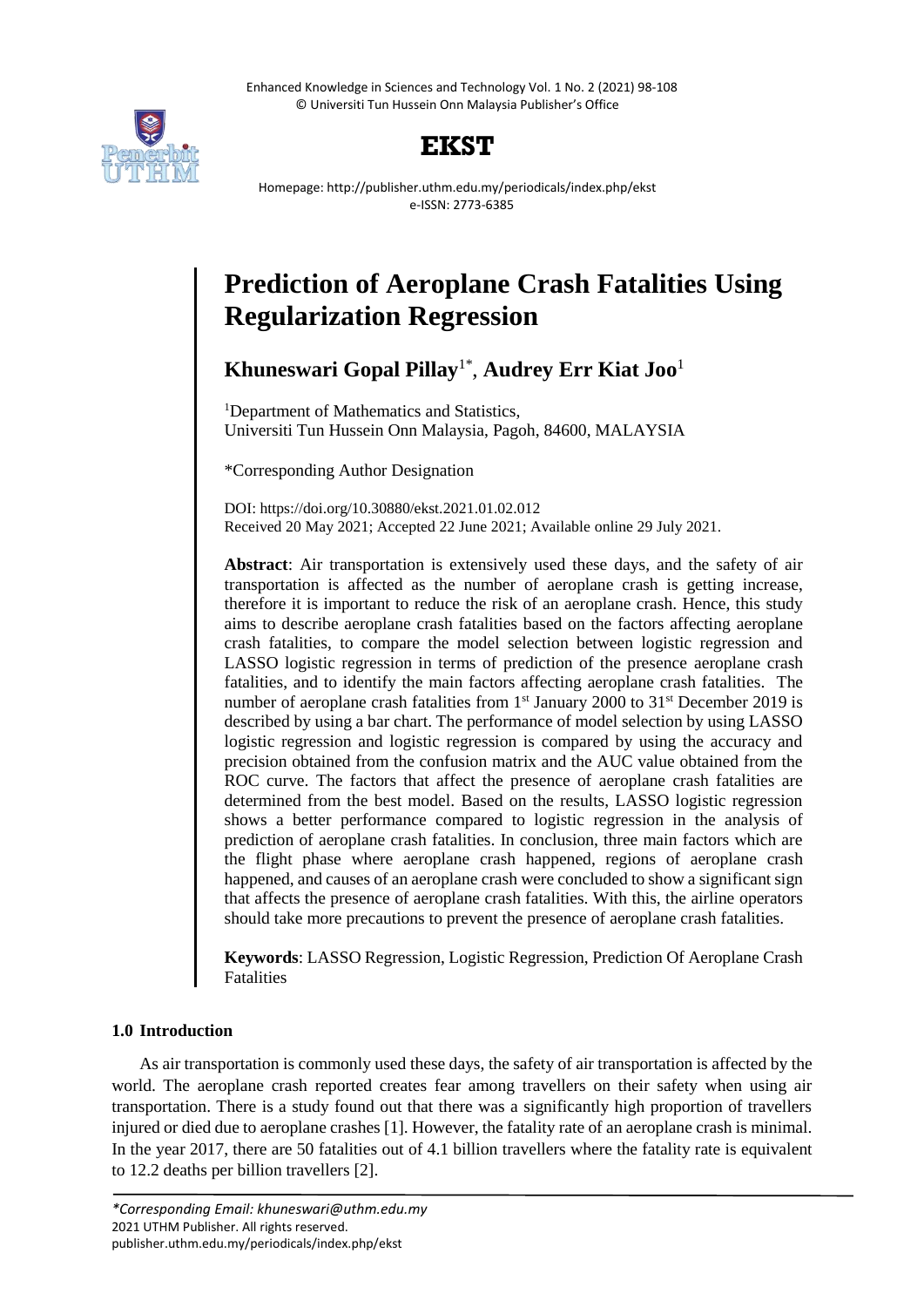Nevertheless, there are several aeroplanes' crashes with a high number of fatalities. The cause of aeroplane crashes due to mechanical errors, pilot error [3], weather, and sabotage. Based on the track record, the pilot fault is the major cause of the aeroplane crash [4]. Inaccuracy or misinterpretation of information by pilots might result in an aeroplane crash. The responsibility of the pilot and proper aeroplane maintenance required as an aeroplane is made up of hundreds of distinct systems. A malfunction in a system will affect the performance of another system.

The International Civil Aviation Organization (ICAO) [5] stated that the occurrence of aeroplane crashes rose year by year. The factor that influences aeroplane accident fatalities is different in each accident. There was a rise of 30% in the number of accident fatalities in the year 2019 [6]. Therefore, this paper focusing the prediction of aeroplane crash fatalities by using LASSO Logistic Regression.

#### **2.0 Materials and Methods**

#### 2.1 Description of the Dataset

The dataset was obtained from the website of the Bureau of Aeroplane Accident Archives for the aeroplane accident data between 1<sup>st</sup> January 2000 and 31<sup>st</sup> December 2019. The dependent variables and the independent variables are shown in Table 1.

| Variable | Descriptions                                      | Description                       |
|----------|---------------------------------------------------|-----------------------------------|
| $Y_I$    | Number of aeroplane crash fatalities              |                                   |
| $Y_2$    | Presence of fatalities                            |                                   |
| $X_I$    | Local time of an aeroplane crash                  | AM                                |
|          |                                                   | <b>PM</b>                         |
| $X_2$    | Flight phase where an aeroplane crash<br>happened | Flight                            |
|          |                                                   | Landing                           |
|          |                                                   | Take-off                          |
|          |                                                   | Parking                           |
|          |                                                   | Taxiing                           |
| $X_3$    | Types of terrain where an aeroplane crash         | Airport (less than 10 km from the |
|          | happened                                          | airport)                          |
|          |                                                   | City                              |
|          |                                                   | Lake, Sea, Ocean, River           |
|          |                                                   | Mountains                         |
|          |                                                   | Plain, Valley                     |
|          |                                                   | Desert                            |
| $X_4$    | Age of aeroplane                                  | $0 - 9$                           |
|          |                                                   | $10-19$                           |
|          |                                                   | 20-29                             |
|          |                                                   | 30-39                             |
|          |                                                   | 40-49                             |
|          |                                                   | 50-59                             |
|          |                                                   | 60-69                             |
|          |                                                   | More than 70                      |
| $X_5$    | Regions of an aeroplane crash                     | Asia                              |
|          |                                                   | Africa                            |
|          |                                                   | North America                     |
|          |                                                   | Europe                            |
|          |                                                   | South America                     |
|          |                                                   | Central America                   |

#### **Table 1: Descriptions of data for aeroplane crash**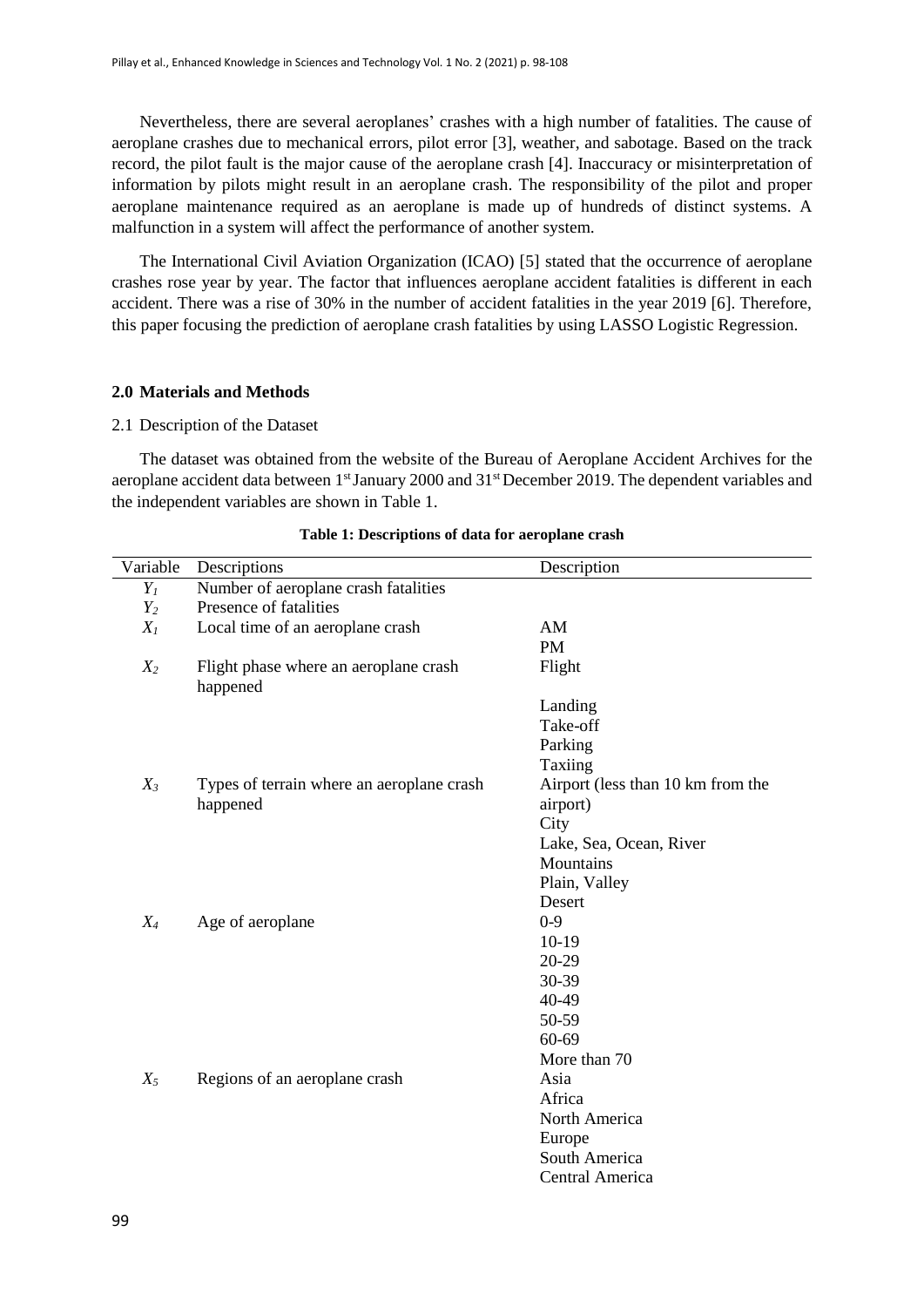| $X_6$ | Causes of an aeroplane crash | Oceania<br>Human<br>Other reason<br>Sabotage<br>Technical failure |  |
|-------|------------------------------|-------------------------------------------------------------------|--|
|       |                              | Weather                                                           |  |

#### 2.2 Descriptive Statistics

Descriptive statistics has been used to present the summary of data by using a number or graph. This could guide researcher to understand the data clearly where the bar charts are used to represent the data.

# 2.3 Multicollinearity

Multicollinearity is a phenomenon in multiple linear regression where there is a correlation between the independent variables [7]. One of the indicators to detect multicollinearity is the Goodman-Kruskal lambda. The multicollinearity between independent variables in this study is detected by using Goodman Kruskal Lambda.

# 2.4 Cook's Distance

Cook's distance proposed by Cook [8] is a method used to detect the influential point in a dataset. The presence of influential points will affect the outcome and the accuracy of a regression model. The influential point is detected by measuring the effect of deleting the given observation. F-distribution is used to determine the cut-off line as a percentile of over 50 indicates a highly influential point. The calculation for Cook's distance is defined as

$$
D_i = \frac{\sum_{j=1}^{n} (\hat{y}_i - \hat{y}_{j(i)})^2}{(p+1)^{\hat{\sigma}^2}} \quad Eq. 1
$$

# 2.5 Logistic Regression

The logistic regression model is a regression model used to describe the relationship between a binary or dichotomous dependent variable and one or more independent variables [9]. It also can be used to model the probability of an outcome based on individual characteristics in the form of an odds ratio. As the odd ratio increases, the probability of an outcome decreases. In logistic regression, the dependent variable is a logit form where the logit is obtained from the log of odds. The expression for logit function is defined as

$$
\log\left(\frac{p}{1-p}\right) = \beta_0 + \beta_1 x_1 + \beta_2 x_2 + \cdots \beta_i x_i \qquad Eq. 2
$$

where *p* represents the probability of success or event that ranges between 0 and 1 and  $\beta_i$  are the regression coefficient associated with the reference groups and  $x_i$  indicates the explanatory variables. The range of logit is between  $-\infty$  and  $+\infty$ .

In logistic regression, the significant variables in the model can be determined by using backward elimination. At the initial step of backward elimination, a significance level is selected to decide whether the variables stay in the model. The common significance level is 0.05. Next, all the predictors are fitted with a model and the predictor with the highest *p*-value is removed. This step is repeated until all the predictors that have a *p*-value higher than the significance level are removed. The model is then rebuilt and fitted with the remaining variables.

# 2.6 LASSO Regression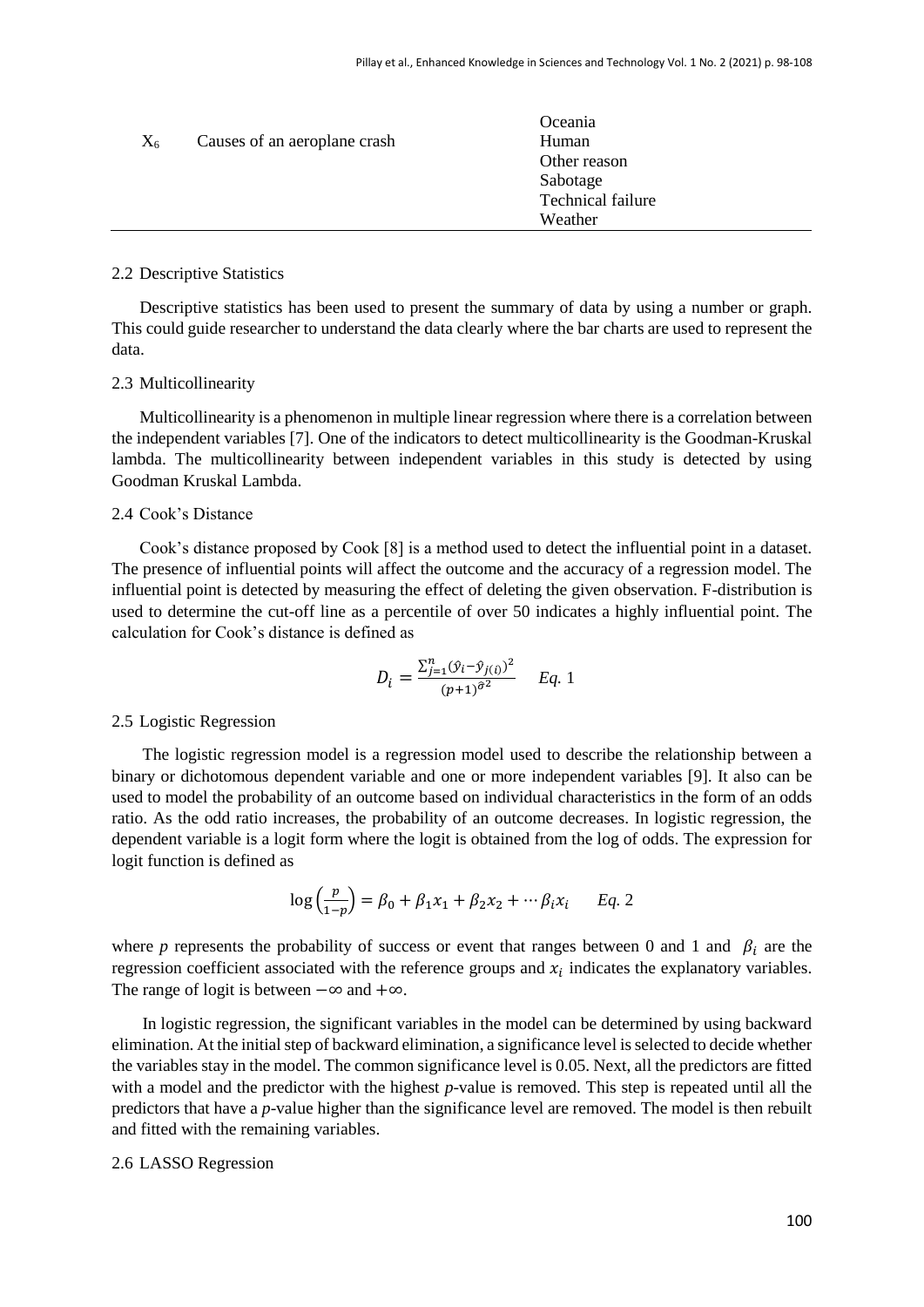The Least Absolute Shrinkage and Selection Operator (LASSO) is a suitable method for variable selection [10]. The log partial likelihood is minimized, and a constant is bounded by the absolute values of the parameters. The coefficients in the model are shrunk or some of the coefficients become zero if not significant. It aids to reduce the estimated variance which resulted in an interpretable final model. The general estimator for a linear regression model is defined as

$$
\min_{\beta_0 \beta} \{ \frac{1}{2N} \sum_{i=1}^{N} y_i - \beta_0 - \sum_{j=1}^{p} x_{ip} \beta_p \} \qquad Eq. 3
$$
  
subject to  $\sum_{j=1}^{p} |\beta_0| \le t \qquad Eq. 4$ 

where *t* is the limit of the sum of absolute values for the parameter estimates and it is a tuning parameter with  $t \ge 0$ . It used to the estimates to control the amount of shrinkage by shrinking the coefficients towards 0 or some of the coefficients will be equal to 0.

## 2.7 Confusion Matrix

The confusion matrix is a method used to evaluate the performance of the model built [11]. Classification problems can be solved by using a confusion matrix as it can be applied in both binary and multiclass classification problems. The actual target values and the predicted target values are presented in the confusion matrix. By using a confusion matrix, the accuracy, misclassification rate, and precision or positive predictive value can be calculated. The equation of accuracy is as

$$
Accuracy = \frac{TN + TP}{Total\ number\ of\ prediction} \qquad Eq. 5
$$

where *TN* is the number of predictions correctly predicted as negative and *TP* is the number of predictions correctly predicted as positive. The equation of the precision is as

$$
P = \frac{TP}{TP + FP} \quad Eq. 6
$$

where *FP* is the number of predictions incorrectly predicted as positive.

# 2.8 ROC Graph

The receiver operating characteristics (ROC) graph is a probability curve that is useful to organize the result of a binary outcome prediction and visualize the performance of the model [12]. It can be used to select the model based on the performance. The area under the curve (AUC) is the area under the ROC curve that is used to represents the degree or measure of separability. Based on the AUC, the ability of the model to distinguish between classes can be shown. The higher the AUC, the better the ability of the model to predict positive as positive and negative as negative.

#### **3.0 Results and Discussion**

#### 3.1 Description of the Aeroplane Crash Fatalities Data

The number of aeroplane crash fatalities for the local time of an aeroplane crash, flight phase where aeroplane crash happened, types of terrain where aeroplane crash happened, age of aeroplane, regions of an aeroplane crash, and causes of an aeroplane crash are described by using bar-chart.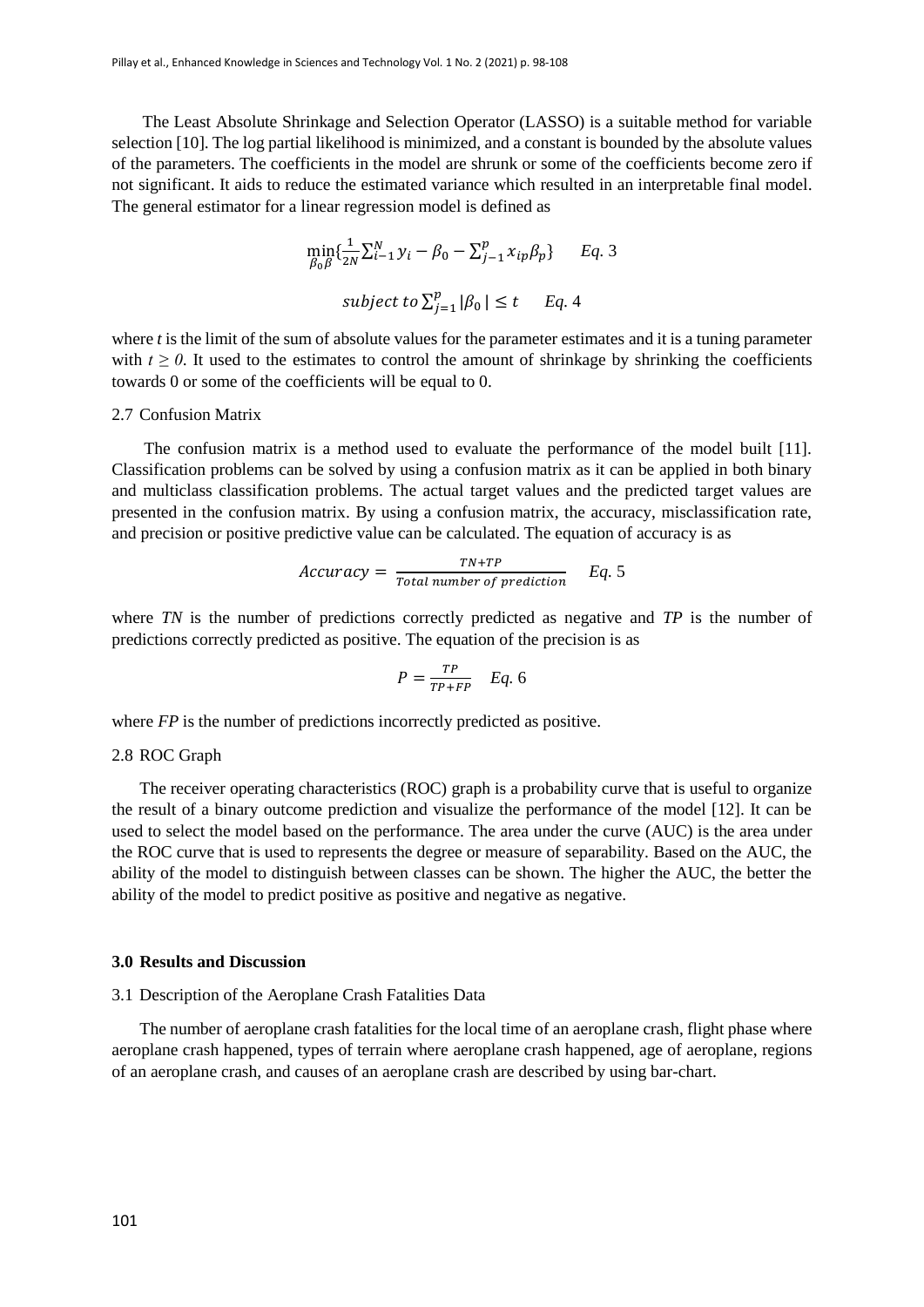

**Figure 1: Number of fatalities based on the local time of an aeroplane crash.**



**Figure 2: Number of fatalities based on the flight phase where aeroplane crash happened.**







**Figure 4: Number of fatalities based on the age of aeroplane.**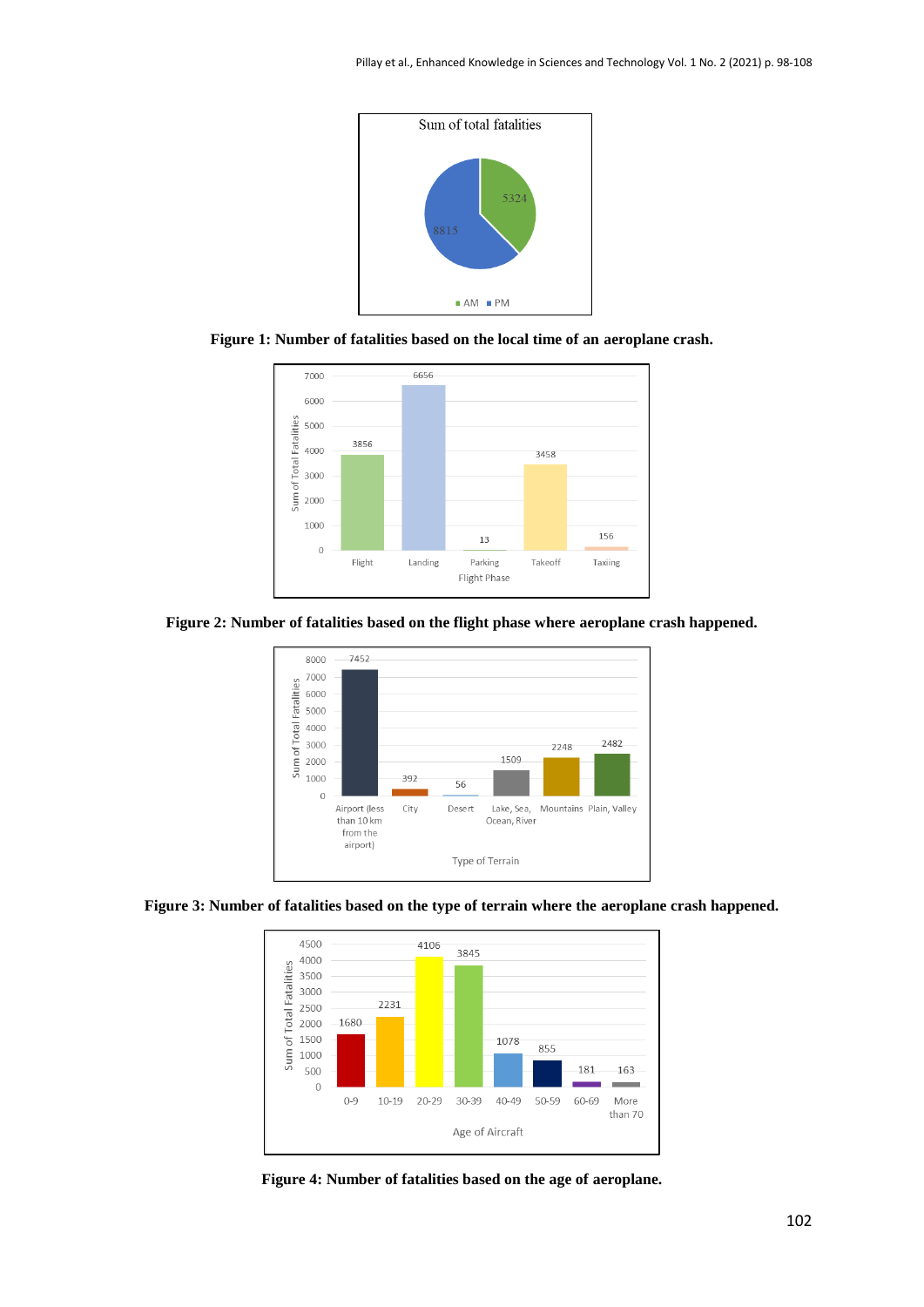





**Figure 6: Number of fatalities based on the causes of an aeroplane crash.**

3.2 The Model of prediction of Presence of Aeroplane Crash Fatalities

The dataset with the dependent variable of the presence of aeroplane crash fatalities is used. The dataset is tested with Goodman-Kruskal lambda to detect the multicollinearity between the independent variable. The result for Goodman-Kruskal lambda is shown in Figure 7.



**Figure 7: Goodman-Kruskal lambda of all the independent variables**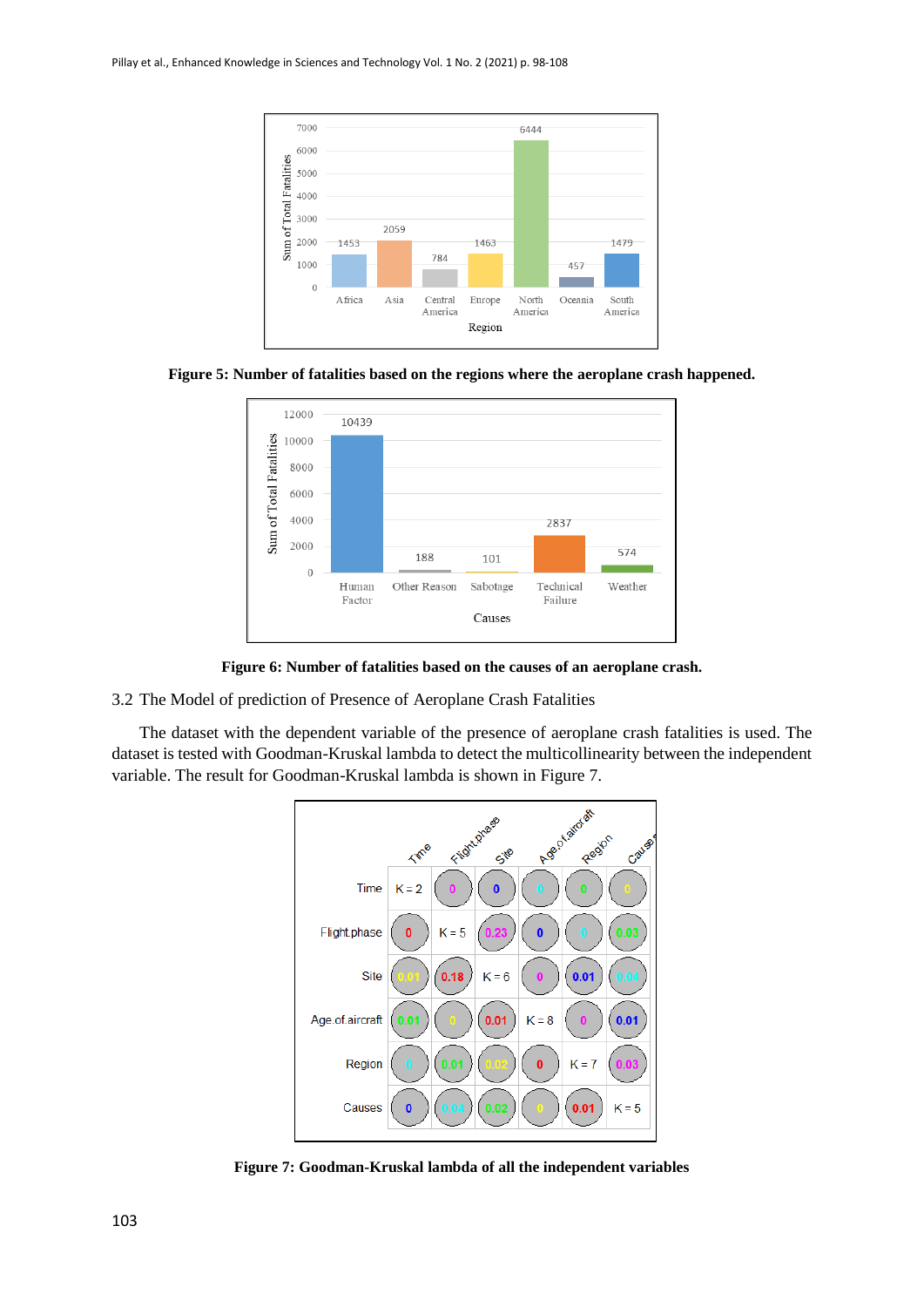The dataset is tested with Cook's Distance to detect the influential point. The result for Cook's Distance is shown in Figure 8.



**Figure 8: Influential observation by Cook's Distance**

Figure 8 shows that there is no observation lies outside Cook's distance line where the Cook's distance is over 0.04. Hence, the data with 1756 observations could be used for the analysis. The data is encoded by using the One Hot Coding method. Then, the dataset is divided into a training set and a testing set. The model of logistic regression is built by using the training set and the insignificant variables are removed by using backward elimination. The equation for the prediction of aeroplane crash fatalities using logistic regression is as

```
Logit(p) = -1.2312 + 1.7369 Flight.phase<sub>Flight</sub> + 1.2776 Flight.phase<sub>Landing</sub> + 1.7766 Flight.phase<sub>Takeoff</sub> –
    1.1368 Flight.phaseLess than 10 KM from Airport + 1.9794 Flight.phase<sub>City</sub> - 1.8690 Site<sub>Desert</sub> +
    1.9503 Site<sub>Mountains</sub> -0.2529 Age.of.aeroplane<sub>10-19</sub> + 0.4280 Region<sub>Europe</sub> +
    1.7207 Causes_{\text{Human}} +17.0054 Causes_{\text{Other Reason}} + 16.9146 Causes_{\text{Sabotage}} +
    1.1117 CausesTechnical Failure
```
The testing data is applied to the model fitted to predict the presence of aeroplane crash fatalities. The result of the prediction is presented in a confusion matrix as shown in Table 2.

|             | Predicted: No | Predicted: Yes | Total |
|-------------|---------------|----------------|-------|
| Actual: No  |               |                | 19    |
| Actual: Yes | 88.           | 243            | 331   |
| Total       |               |                | 350   |

**Table 2: Confusion matrix of prediction using logistic regression.**

Based on the confusion matrix of prediction using logistic regression, the accuracy of the model is 0.7171 by using *Eq.5* and the precision of the model is 0.9567. The ROC curve and the AUC value for the result of the prediction are shown in Figure 9.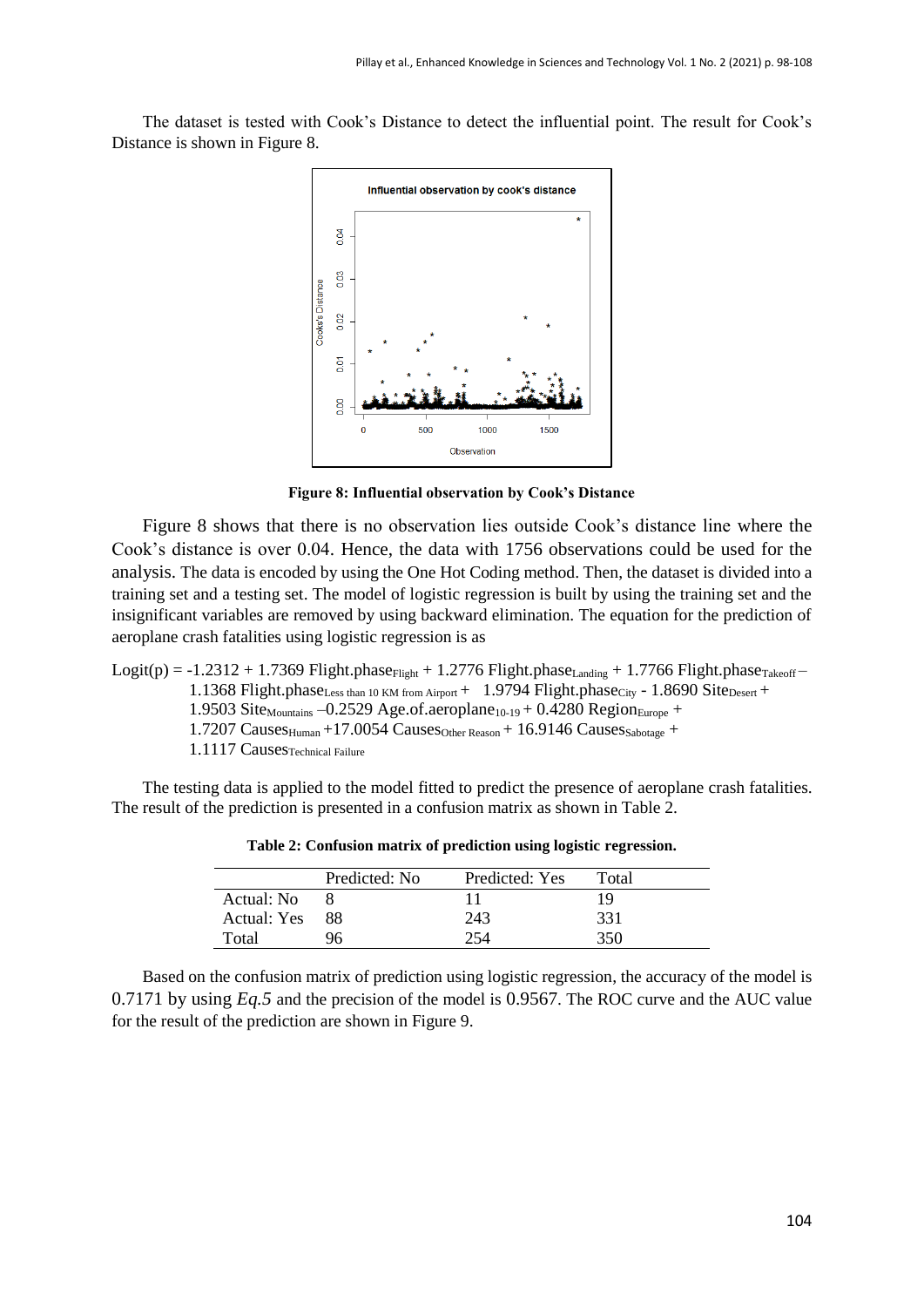

**Figure 9: ROC curve for the result of the prediction of logistic regression**

The training set then used to build a model of LASSO logistic regression. The lambda used for building the model is the *lambda.1se* as it gives the simplest model but the standard error of the optimal value of lambda still lies within one. The equation for the prediction of aeroplane crash fatalities using LASSO logistic regression is as

Logit(p) =  $1.4292 - 0.0011$  Flight.phase  $_{Landing}$  - 0.6652 Site Less than 10 km from airport +  $0.4161$  Site<sub>Mountains</sub>  $- 0.5217$  Causes<sub>Weather</sub>

The testing data is applied to the model to predict the presence of aeroplane crash fatalities. The result of the prediction is presented in the confusion matrix as shown in Table 3.

|             |      | Predicted: No Predicted: Yes | Total |
|-------------|------|------------------------------|-------|
| Actual: No  |      |                              |       |
| Actual: Yes | - 88 | 250                          | 338   |
| Total       |      |                              | 350.  |

**Table 3: Confusion matrix of prediction using LASSO logistic regression.**

Based on the confusion matrix of prediction using LASSO logistic regression, the accuracy of the model is 0.7371 by using *Eq. 5* and the precision of the model is 0.9843. The ROC curve and the AUC value for the result of the prediction are shown in Figure 10.

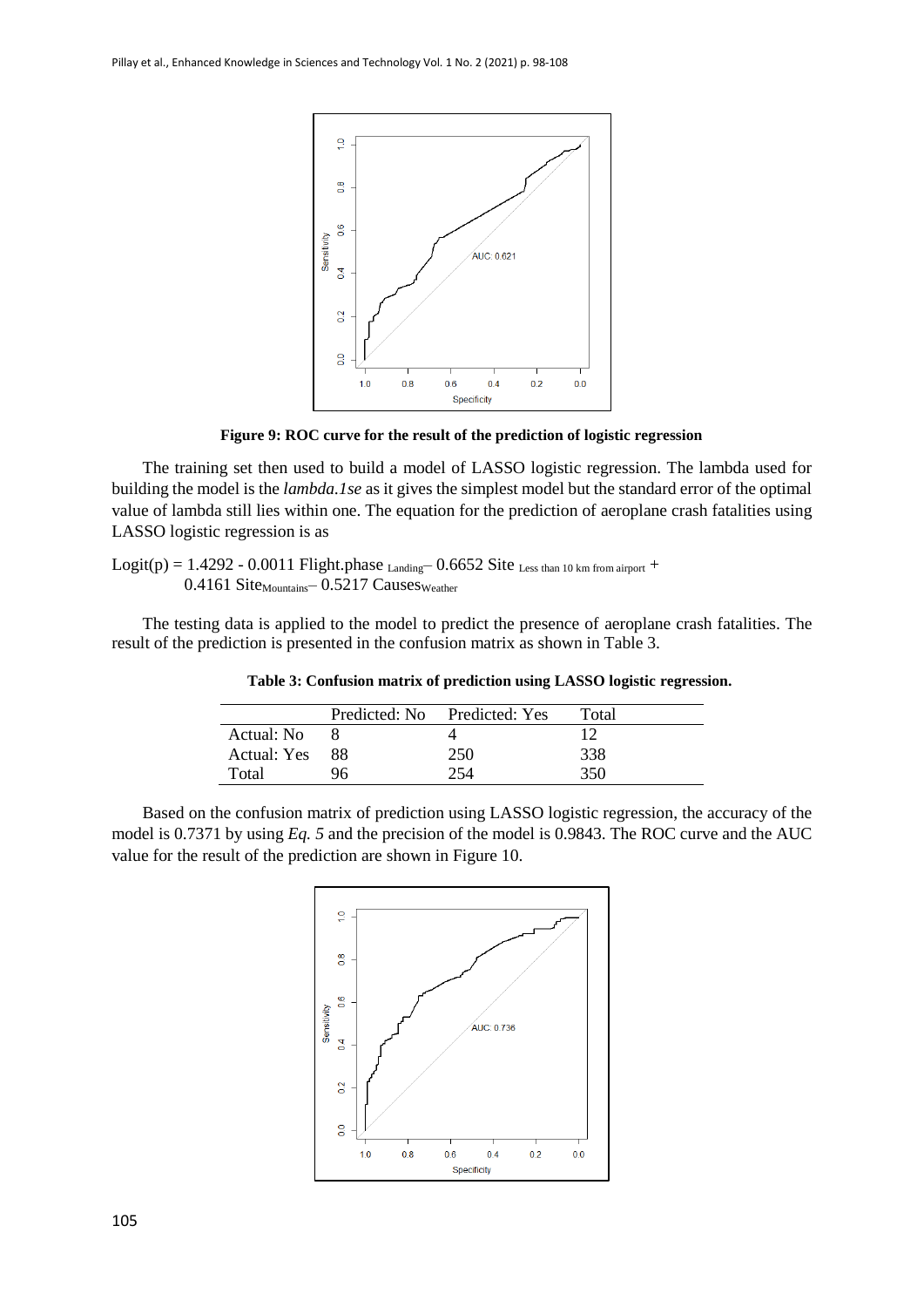#### **Figure 10: ROC curve for the result of the prediction of LASSO logistic regression**

The prediction using logistic regression and LASSO logistic regression is compared by using the accuracy and the precision calculated from the confusion matrix and the AUC value obtained from the ROC curve. The result for accuracy, precision, and AUC value for logistic regression and LASSO logistic regression as shown in Table 4.

**Table 4: Accuracy, Precision, and AUC value for logistic regression and LASSO logistic regression**

|                           |        | Accuracy Precision | AUC value |
|---------------------------|--------|--------------------|-----------|
| Logistic regression       | 0.7171 | 0.9567             | 0.621     |
| LASSO logistic regression | 0.7371 | 0.9843             | 0.736     |

According to Table 4, the accuracy, precision, and the AUC value of the LASSO logistic regression are higher than the logistic regression. Since LASSO logistic regression showed better results on the accuracy, precision, and AUC value, hence the model built by LASSO logistic regression is suggested to use to predict the presence of aeroplane crash fatalities.

3.3 The factors affecting the presence of aeroplane crash fatalities

Overall, based on the model of LASSO logistic regression, the factors that affected the presence of aeroplane crash fatalities are the flight phase where aeroplane crash happened, regions of aeroplane crash happened, and causes of an aeroplane crash. The factors are determined by shrinking the coefficient of the insignificant variables into zero.

#### **4.0 Conclusion**

The number of aeroplane crash fatalities from the year 2000 to the year 2019 was described by using a bar-chart according to the local time of an aeroplane crash, flight phase where aeroplane crash happened, types of terrain where aeroplane crash happened, age of aeroplane, regions of an aeroplane crash and causes of an aeroplane crash. The category with the highest number of aeroplane crash fatalities as shown in the bar chart, however, the information is quite limited where it only presents the quantities of each category.

LASSO logistic regression has higher accuracy and precision compared to logistic regression by proving through the prediction of the presence of aeroplane crash fatalities. Besides, the ability of the LASSO logistic regression model to distinguish between classes is higher than logistic regression as it showed a higher AUC value compared to logistic regression. Hence, the best model for the prediction of the presence of aeroplane crash fatalities is the model built by LASSO logistic regression. Based on the model of LASSO logistic regression, the main factors affecting can be identified which are the flight phase where aeroplane crash happened, regions of aeroplane crash happened, and causes of an aeroplane crash.

There are some limitations to this research. The first limitation is the smaller number of variables involved in this study. As more factors are included in the study, a more accurate prediction can be obtained. Besides, more precautions can be taken by the airline to ensure a safer flight. The criteria for comparison between logistic regression and LASSO logistic regression is limited as the criteria used are the accuracy and the precision calculated from the confusion matrix and the AUC value obtained from the ROC curve. More criteria such as bias-corrected AIC [13] and Brier score [14] can be used for future study. Furthermore, more methods can be used for the prediction of aeroplane crash fatalities such as neural networks and genetic algorithms [15].